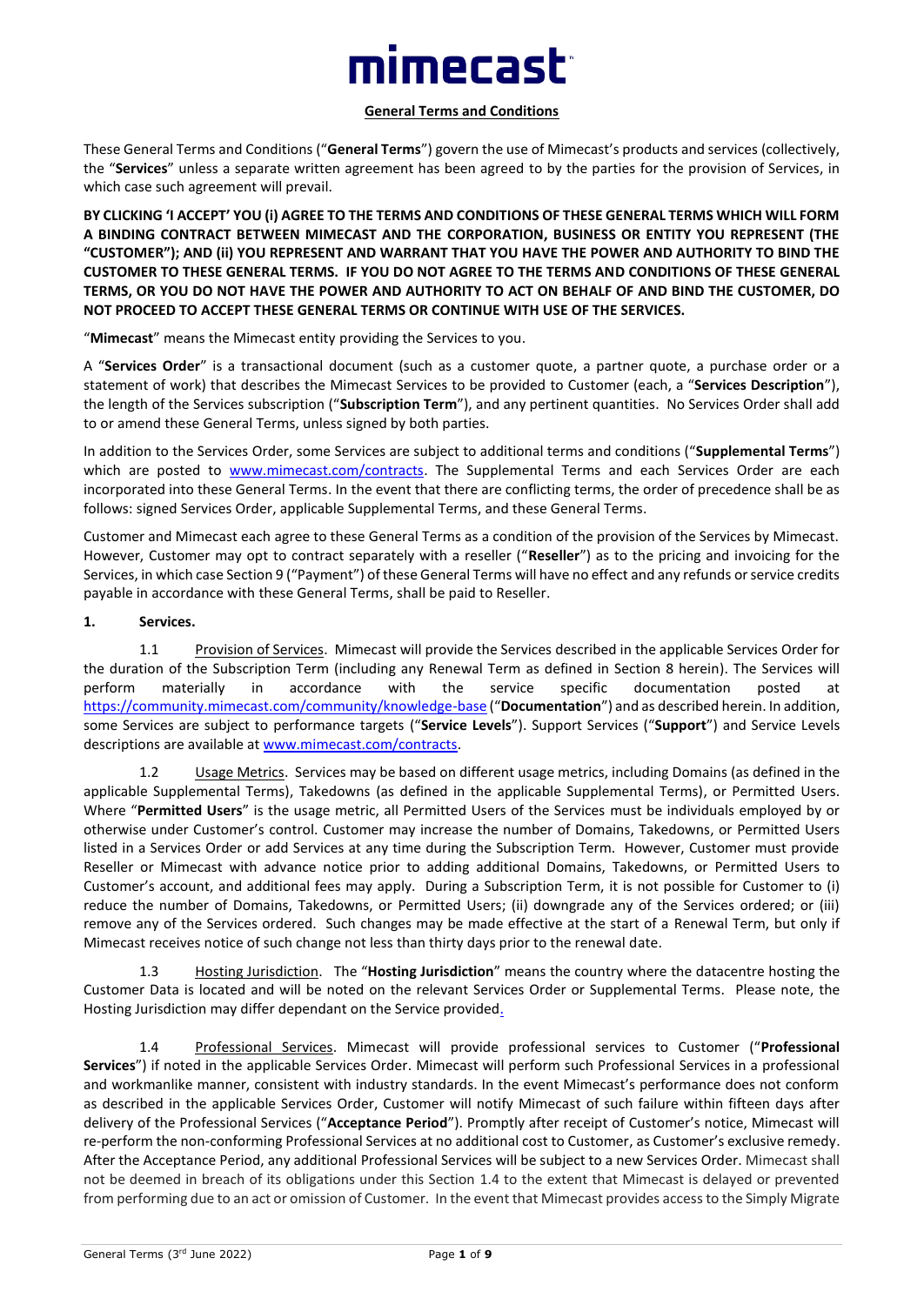Software (as such term is defined in the Simply Migrate Software End User License Agreement ("**Simply Migrate EULA**") as part of a Professional Services project or otherwise, such access shall not be covered by these General Terms, instead the Simply Migrate EULA at [www.mimecast.com/contracts](http://www.mimecast.com/contracts) will apply to the installation and use of such software.

1.5 Trial Services. Where Customer is provided Services by Mimecast for evaluation purposes only ("**Trial Services**"), access to the Trial Services will be terminated upon expiration of the Subscription Term for the Trial Services ("**Trial Subscription Term**"), unless Customer enters into a paid subscription for the Trial Services on a non-trial basis prior to expiration of the Trial Subscription Term or the trial is earlier terminated as provided below. Notwithstanding any provision to the contrary herein, in respect of the Trial Services Customer acknowledges and agrees that: (i) Mimecast has no obligation to retain Customer Data related to the Trial Services after termination or expiration of the Trial Subscription Term; (ii) either party may terminate the Trial Subscription Term immediately and without liability upon notice to the other party; (iii) Mimecast's Service Levels and Support does not apply to the Trial Services; and (iv) Mimecast's maximum liability for any and all causes of action arising out of or relating to the Trial Services, whether in contract, tort, statute or otherwise, will be limited to \$100 (or the equivalent in the currency of the applicable Hosting Jurisdiction at the time the claim arose).

1.6 Mimecast Applications. Mimecast makes applications available to use with the Services via various online marketplaces. Mimecast applications are licensed, not sold, to Customer. Customer's license to use the applications is subject to Customer's compliance with these General Terms and any associated end user license agreement made available via the application/marketplace. The term of Customer's license to use the application is coterminous with these General Terms. For the avoidance of doubt, Mimecast applications fall under the definition of Services hereunder.

## **2. Data Protection and Confidentiality**.

2.1 "**Customer Data**" means data provided by Customer for processing via the Services including, without limitation, the contents of the files, emails or messages sent by or to a Permitted User.

2.2 Security. Mimecast will implement and maintain appropriate administrative, technical, organizational and physical security measures for each of the Services to protect Customer Data against unauthorized access, disclosure or loss. Customer acknowledges and agrees that, in the course of providing the Services to Customer, it may be necessary for Mimecast to access Customer Data to respond to technical problems or Customer queries and to ensure the proper working of the Services; such access may originate from any jurisdiction where Mimecast maintains Support personnel. Additional information about Mimecast security, including the locations from which Support is provided and Mimecast's certifications, attestations and assessments, is available on [https://www.mimecast.com/company/mimecast-trust](https://www.mimecast.com/company/mimecast-trust-center/)[center/](https://www.mimecast.com/company/mimecast-trust-center/) ("**Trust Center**"). Mimecast may update the Trust Center from time to time and shall notify Customer of material changes.

2.3 Data Protection Laws. As required by law or as otherwise agreed by the parties, data protection measures may be described in more detail in an executed data processing agreement between the parties, which will be made supplementary to these General Terms ("**Data Processing Agreement**"). In the event of any conflict between these General Terms and the Data Processing Agreement, the Data Processing Agreement shall prevail. With respect to any Customer Data that relates to an identified or identifiable natural person ("**Personal Data**"), Customer acts as the accountable organization or the data controller and Mimecast acts as a service provider or the data processor. Except as may be required by applicable law, Mimecast will process the Personal Data solely in accordance with Customer's Instructions. The **"Instructions"** are embodied in these General Terms and any applicable Data Processing Agreement, and as may be additionally communicated by Customer to Mimecast in writing from time-to-time. Mimecast will collect and protect Personal Data in compliance with Applicable Law. "Applicable Law" means one or more of the following data protection laws or regulations as applicable to the Processing of Personal Data by Mimecast under this Agreement: (i) Regulation 2016/679 of the European Parliament and of the Council of 27 April 2016 ("**GDPR**"); (ii) the GDPR as incorporated into United Kingdom ("UK") law by the Data Protection Act 2018 and amended by the Data Protection, Privacy and Electronic Communications (Amendments, etc.) (EU Exit) Regulations 2019 ("**UK GDPR**"); (iii) California Consumer Privacy Act of 2018, Cal. Civ. Code § 1798.100 et seq. ("**CCPA"**); (iv) the South Africa Protection of Personal Information Act ("**POPIA**"); (v) the Australia Privacy Act No. 119 1988 (as amended), (vi) Canadian Personal Information Protection and Electronic Documents Act ("**PIPEDA**"); and (vii) any law, regulation or order that implements the foregoing. Where permitted by a lawful basis, Mimecast may process Personal Data in the United States or other countries or jurisdictions outside of the country where it was collected, as described on the Trust Center. Customer is responsible for providing any requisite notices and obtaining any consents (if required) for such processing and transfer of Personal Data, including international transfers.

## 2.4 Confidentiality Obligations.

(a) Definitions. "**Confidential Information**" means information designated by the party disclosing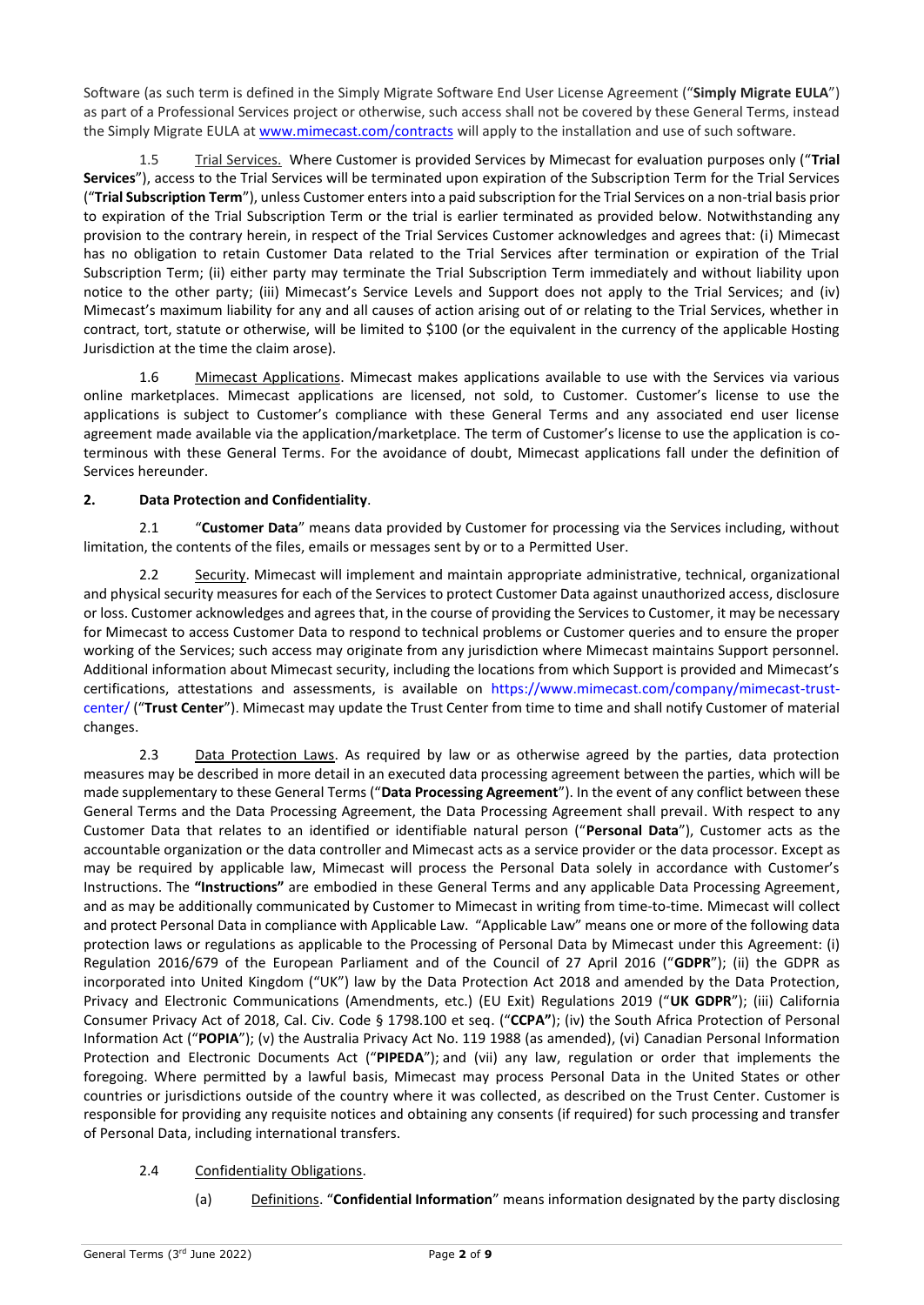such information ("**Disclosing Party**") as "confidential" or "proprietary" or that a reasonable person would understand to be confidential given the nature of the information and the circumstances of the disclosure. Customer's Confidential Information includes Customer Data. Mimecast's Confidential Information includes all information related to the performance, functionality, and reliability of the Services. Confidential Information does not include information that: (i) is or becomes generally known to the public through no fault of the party that receives such information ("**Receiving**  Party") from the Disclosing Party; (ii) is in the Receiving Party's possession prior to receipt from the Disclosing Party; (iii) is acquired by the Receiving Party from a third-party without breach of any confidentiality obligation to Disclosing Party; or (iv) is independently developed by Receiving Party without reference to the Disclosing Party's Confidential Information.

(b) Obligations. Confidential Information is and will remain the exclusive property of the Disclosing Party. Receiving Party will, in addition to any other obligations required of it under Section 2 herein: (i) use Disclosing Party's Confidential Information solely for the performance of the activities contemplated by these General Terms or any applicable Services Order; (ii) disclose such information only to its employees, agents, and contractors who are bound by obligations of confidentiality at least as strict as those contained in this Section 2.4; and (iii) protect Disclosing Party's Confidential Information against unauthorized use or disclosure using the same degree of care it uses for its own Confidential Information, which in no event will be less than reasonable care; Notwithstanding any provision herein, if lawfully required by judicial or administrative order or otherwise, Receiving Party may be disclose Confidential Information of Disclosing Party. Provided, where lawfully permitted, Receiving Party provides reasonable prior written notice to Disclosing Party to permit Disclosing Party to seek a protective order. Receiving Party will reasonably cooperate in Disclosing Party's activities in seeking such order, at Disclosing Party's expense. Receiving Party will disclose only that information that is reasonably necessary to meet the applicable legal order or requirement.

2.5 Injunction. Notwithstanding anything to the contrary, either party may seek equitable, injunctive, or declaratory relief to enforce any of its intellectual property rights or rights in the Confidential Information in any court of appropriate jurisdiction.

# **3. Customer Activities**.

3.1 Customer Use. Customer will use the Services only for its own internal business purposes and will not transfer, resell, license, or otherwise make the Services or the Material (as defined below) available to third parties. Customer will use the Services as reasonably directed by Mimecast, subject to Section 2.3 and the provisions of any Data Processing Agreement. Customer will allow only the number of Permitted Users shown in the applicable Services Order to access and use the Services. Customer may not use or access the Services for the purpose of (i) building a competitive service or comparative features; or (ii) comparative analysis (including but not limited to benchmarking) intended for use outside Customer's organization.

3.2 Access Control. Customer will implement and maintain reasonable and appropriate controls to ensure that user accounts are used only by the Permitted Users to whom they are assigned and to manage and monitor Permitted Users, including designating one or more administrators responsible for access control. Customer is solely responsible for the acts or omissions of any user or Permitted User who obtains access to the Services through Customer or Customer's systems. Customer will notify Mimecast promptly if it becomes aware of any unauthorized access or use.

3.3 Restrictions. Customer will not use the Services in any manner that: (a) infringes or violates the rights of others or that violates any applicable law or regulation, including but not limited to where Customer is required to obtain permissions or authorizations to permit Mimecast to perform its obligations hereunder, or where Customer is prevented from transmitting certain information via the Services, or concerning unsolicited email; (b) introduces any viruses, malicious code, or any other items of a harmful nature or failure to take reasonable measures to secure user accounts to prevent such compromises; or (c) could reasonably be expected to interfere with or disrupt the Services (for example, an activity that causes Mimecast to be blacklisted by an internet service provider). Customer will defend, indemnify, and hold harmless Mimecast in the event of any third-party claim or regulatory action arising out of Customer's breach (or alleged breach) of the terms of this Section 3.3.

3.4 Application Program Interfaces ("**API**"). Customer can enable certain Mimecast APIs by requesting a Customer specific application key ("**Application Key**"). In order to gain access to an Application Key, Customer must register with Mimecast and provide the information requested. Customer is responsible for ensuring that the information provided to Mimecast is and remains accurate and up-to-date. Mimecast can revoke the Application Key at any time without notice to Customer, to protect Mimecast services and customers. All access keys, authentication procedures, and data to which Customer gains access or which is provided to Customer in connection with Customer's use of the API, excluding Customer Data, is the Confidential Information of Mimecast. In the event Customer chooses to transfer Customer Data via Mimecast APIs to third-parties, whether or not such third-parties are Mimecast technology partners, Mimecast is not responsible for the security of the Customer Data upon the Customer Data leaving the Mimecast environment and such transfer is on Customer's own volition and risk. To the extent Customer uses the Mimecast APIs the provisions of this Section 3.4 shall apply to such use as if such APIs were included in the Services.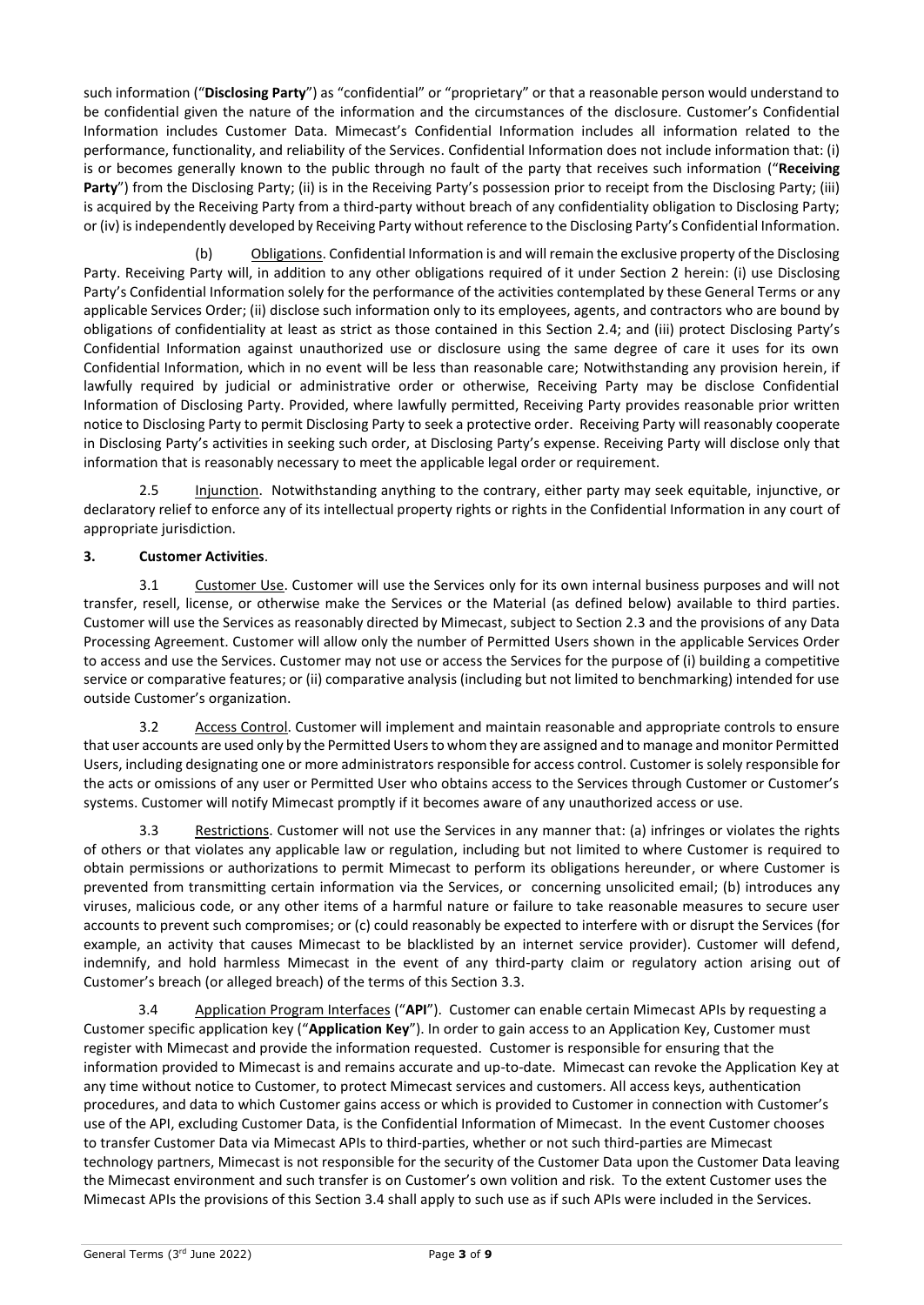Mimecast is not responsible for, and no representations or warranties are made regarding, Third Party Services (as defined in Section 3.5 below).

3.5 Third-Party Services. To the extent Customer Data is retrieved from or provided by Third Party Services, Mimecast will not be liable for the condition of such Customer Data, including, but in no way limited to any such Customer Data that is retrieved from or provided by Third Party Services that is incorrect, incomplete, corrupt, or missing. "**Third Party Services**" means third party products, applications, APIs, web hooks, services, software, systems, directories, websites, databases and information which Customer may connect to, permit connection to (including without limitation, where such connection is part of the Service provided), or enable in conjunction with Mimecast Services or Mimecast API connectors.

## **4. Ownership.**

4.1 Ownership of the Services. Customer's rights are limited to those expressly stated in these General Terms. Mimecast and its third-party licensors will retain all ownership interest and intellectual property rights in and to the Services and its underlying systems, Mimecast APIs and to any Material. "**Material**" means collateral such as training materials, video training modules, user surveys, and user assessments made available to Customer by Mimecast. Notwithstanding any provision herein to the contrary, nothing in these General Terms is intended to limit Customer's liability in the event of Customer's violation of Mimecast's ownership or intellectual property rights, and any claim with respect to such violation will not be governed by these General Terms.

4.2 Threat Data, Machine-Learning Data and Aggregated Usage Data.

(a) Customer Data. The parties acknowledge and agree that Mimecast has no ownership rights to Customer Data. In accordance with this Agreement, Customer hereby grants to Mimecast a worldwide, irrevocable license to collect and process Customer Data, including certain Customer Data within Machine-Learning Data (as defined below), as well as Threat Data (as defined below) for the purposes of: (i) providing the Services; (ii) improving threat detection, analysis, awareness, and prevention; and/or (iii) improving and developing the Services.

(b) Threat Data. As part of the Services, Mimecast processes certain data reasonably identified to be malicious, including, without limitation, data which may perpetuate data breaches, malware infections, cyberattacks or other threat activity (collectively, "**Threat Data**"). Mimecast processes Threat Data primarily through automated processes and may share limited Threat Data with third parties within the cybersecurity ecosystem for the purpose of improving threat detection, analysis and awareness. Threat Data is not Customer Data but may include Personal Data.

(c) Machine-Learning Data. Through automated processes designed to develop and improve our machine learning algorithms within Services, Mimecast processes certain Customer Data and other data that describes and/or gives information about Customer Data, including but not limited to metadata, files, URLs, derived features and other data ("**Machine-Learning Data**"). We do not share Machine-Learning Data with Third Parties. Machine-Learning Data does not include full message content of Customer Data.

(d) Aggregated Usage Data. Mimecast processes certain aggregated data derived from the Services, including usage data, such as utilization statistics, reports, logs and information regarding spam, viruses and/or other malware ("**Aggregated Usage Data**"). Mimecast owns all Aggregated Usage Data.

4.3 Feedback. Mimecast owns all right, title, and interest in and to any Feedback in any present or future form or format for use in any manner that Mimecast deems appropriate, without monetary or other compensation to Customer. "**Feedback**" means any communications or materials provided to Mimecast by Customer suggesting or recommending changes to the Services howsoever such Services are provided, including without limitation where provided under a trial subscription, paid subscription, free of charge, early release, beta, pilot or general acquisition.

4.4 References. Customer grants Mimecast a revocable, non-transferable, worldwide, royalty-free, fully paid up, non-exclusive license to use Customer name and/or logo in sales presentations, marketing vehicle and on Mimecast's website, for the purposes of identifying Customer as a customer of Mimecast. Any such use of Customer's logo or trademarks shall be subject to any brand guidelines published by Customer or provided to Mimecast for the purpose of this Section 4.4. Customer may revoke each or all of the permissions granted in this Section 4.4 at any time by contacting [references@mimecast.com.](mailto:references@mimecast.com)

**5. Disclaimer.** WITHOUT LIMITING MIMECAST'S EXPRESS OBLIGATIONS UNDER THESE GENERAL TERMS, MIMECAST HEREBY DISCLAIMS ALL GUARANTEES, CONDITIONS, WARRANTIES AND REPRESENTATIONS, IMPLIED, STATUTORY OR OTHERWISE CONCERNING ANY SERVICES, SOFTWARE, DOCUMENTATION OR MATERIALS PROVIDED BY MIMECAST, INCLUDING BUT NOT LIMITED TO, THOSE IMPLIED WARRANTIES OR CONDITIONS OF MERCHANTABILITY OF TITLE, SATISFACTORY QUALITY, FITNESS FOR A PARTICULAR PURPOSE, AND NON-INFRINGEMENT. THE SERVICES DO NOT QUALIFY AS LEGAL OR EXPERT ADVICE. CUSTOMER SHOULD CONSIDER WHETHER THE SERVICES ARE APPROPRIATE FOR CUSTOMER'S NEEDS, AND WHERE APPROPRIATE, SEEK LEGAL OR EXPERT ADVICE. MIMECAST DOES NOT REPRESENT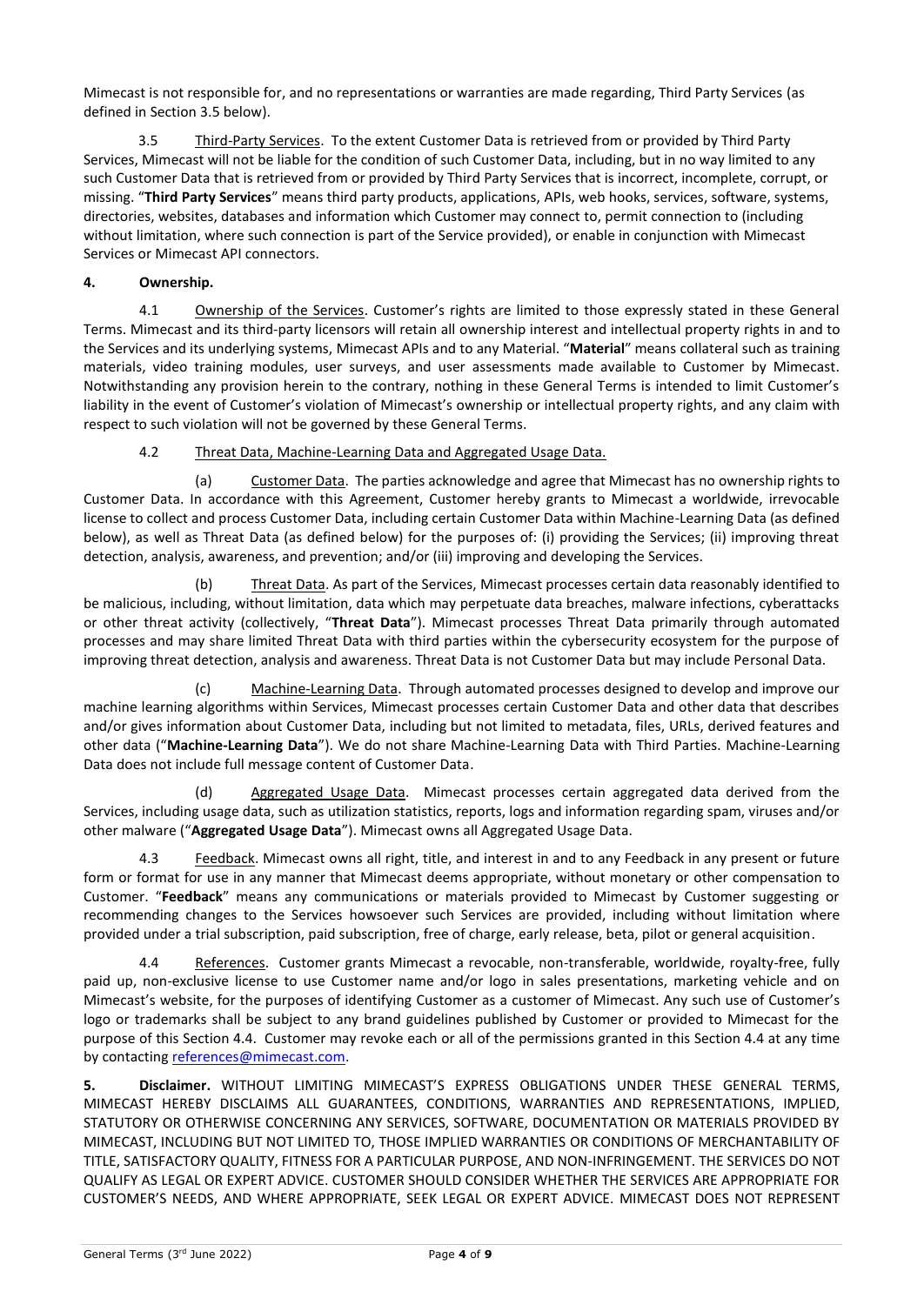THAT THE SERVICES WILL ACHIEVE INTENDED RESULTS, BE UNINTERRUPTED OR ERROR FREE OR MEET CUSTOMER'S REQUIREMENTS.

## **6. Intellectual Property Indemnification**

6.1 Indemnification. Mimecast will defend, indemnify and hold harmless Customer, its officers, directors, employees and consultants against any third-party claim, suit, proceeding or regulatory action alleging that the Services or the Material infringe any copyright, moral right, trade secret, trade or service mark, or patent issued or enforceable in the applicable Hosting Jurisdiction. Customer will provide prompt written notice of the applicable claim to Mimecast and cooperate in Mimecast's defense, as reasonably requested by Mimecast and at Mimecast's expense. Mimecast will have sole control of the defense and settlement of the applicable matter.

6.2 Resolution of Claim. Mimecast may, at its expense and discretion, attempt to resolve any indemnified claim by: (a) modifying the Services or Material to avoid the alleged infringement; (b) obtaining a license to permit Customer's use of the Services or Material as contemplated by these General Terms; or (c) terminating the rights set forth in these General Terms and giving Customer a refund for any fees paid for the remainder of the then-effective Subscription Term. Customer will cooperate fully with Mimecast in the implementation of any of the above-described resolutions. Mimecast will have no liability under this Section 6 to the extent any third-party claim results from the combination of the Services with third-party products, services, data or business processes used by Customer or from content, instructions, or information supplied by Customer.

6.3 Entire Liability. Section 6 sets forth Mimecast's entire liability and Customer's sole remedy for an infringement claim as described in Section 6.1. Mimecast specifically disclaims any and all implied indemnification obligations that may apply to these General Terms.

## **7. Limitation of Liability**

7.1 Exclusion of Damages. TO THE MAXIMUM EXTENT PERMITTED BY LAW, IN NO EVENT WILL EITHER PARTY BE LIABLE TO THE OTHER PARTY WHETHER IN CONTRACT, EXTRA-CONTRACTUAL LIABILITY, TORT (INCLUDING NEGLIGENCE), BREACH OF STATUTORY DUTY OR OTHERWISE FOR ANY (A) INDIRECT, SPECIAL, INCIDENTAL, EXEMPLARY, PUNITIVE OR CONSEQUENTIAL DAMAGES, (B) LOSS OF REVENUE OR PROFITS, (C) LOSS OF ANTICIPATED SAVINGS, (D) DAMAGE TO REPUTATION; OR (E) LOST MANAGEMENT TIME OF ANY KIND WHATSOEVER ARISING OUT OF OR IN CONNECTION WITH THESE GENERAL TERMS OR ANY OF THE SERVICES PROVIDED OR AGREED TO BE PROVIDED BY MIMECAST, IN EACH CASE EVEN IF THE PARTY WAS ADVISED OF THE POSSIBILITY OF SUCH DAMAGES OR HAD OTHER REASON TO KNOW OR IN FACT KNEW OF THE POSSIBILITY THEREOF. THIS SECTION 7.1 DOES NOT APPLY TO ANY AMOUNTS PAYABLE IN CONNECTION WITH THE INDEMNIFICATION OBLIGATIONS STATED HEREIN.

7.2 Liability Cap. The parties acknowledge that any limitation of liability set forth herein is intended to apply only to the extent permitted by applicable law.

(a) General. Each party's maximum liability for any and all causes of action arising out of or relating to these General Terms, the Services, or the Material (collectively, "**General Claims**"), whether in contract, extracontractual liability, tort, statute or otherwise, will be limited to an amount equal to the fees paid or payable by Customer to Mimecast (or Reseller) for the applicable Services during the twelve months immediately preceding the incident giving rise to the General Claim; provided that the foregoing cap will not apply to: (i) the indemnification obligations set forth in these General Terms, (ii) Customer's obligations under Section 3.3, (iii) Customer's payment obligations, or (iv) Data Claims (as defined in subsection 7.2(b)).

(b) Data Claims. Mimecast's maximum liability for any and all Data Claims will be limited to the greater of: (i) USD \$100,000 (one hundred thousand US Dollars) (or the equivalent in the currency of the applicable Hosting Jurisdiction at the time the claim arose) or (ii) two times the fees paid or payable by Customer to Mimecast (or Reseller) for the applicable Services during the twelve months immediately preceding the event giving rise to the Data Claim. The liability cap described in this subsection 7.2(b) is intended to cover Data Claims only and may not be combined with the cap described in subsection (a) in connection with the same set of underlying facts. Customer agrees that the limitations of liability set forth in these General Terms are intended to apply to any Data Processing Agreement entered into by the parties and that such limitations will control in the event of any conflict between such agreements. "**Data Claims**" means, collectively, any and all causes of action arising out of or relating to Mimecast's breach of the obligations set forth in Section 2 or in any Data Processing Agreement, whether in contract, extra-contractual liability, tort, statute or otherwise.

7.3 Exclusions. Notwithstanding any other provision of these General Terms, neither party's liability is excluded or limited by these General Terms in the event of: (a) death or personal injury caused by its negligence; (b) fraudulent misrepresentation; or (c) any other liability which may not lawfully be excluded or limited.

## **8. Term and Termination**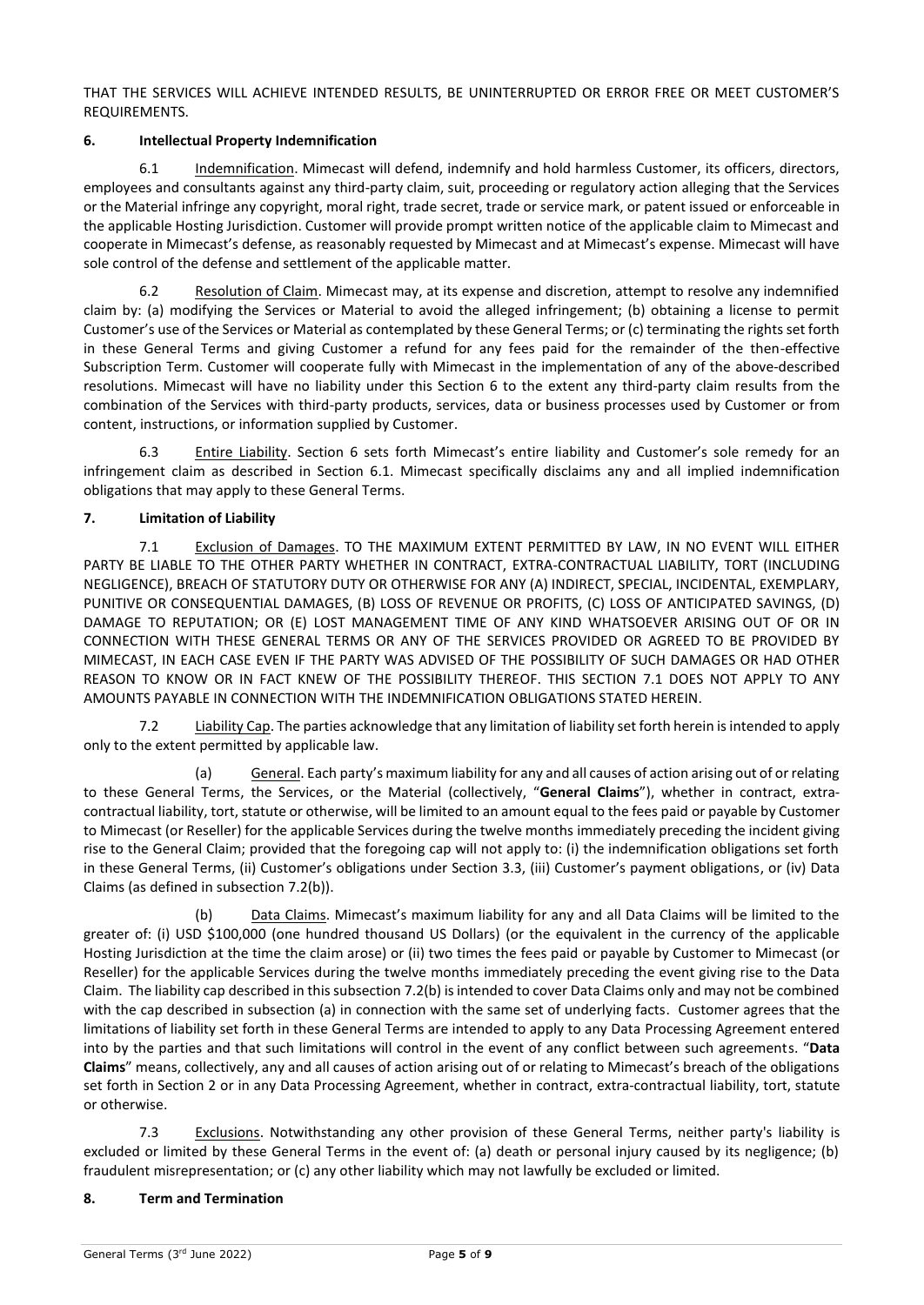8.1 Term. These General Terms are valid as of the first date that a Services Order is in effect and will remain in force until the conclusion of all Services Orders between Customer and Mimecast. Other than as set out in Section 1.5 herein, each Subscription Term will renew automatically for terms of the same length as agreed on the original Services Order ("**Renewal Term**"), unless one party gives the other party written notice of its intent not to renew the applicable subscription at least thirty days prior to the end of the then-current Subscription Term.

8.2 Termination.

(a) Opt-out. Customer may terminate its initial Services Order during the first thirty days of the initial Subscription Term. If any fees have been paid in advance, such fees will be promptly refunded. If notice of termination is not received within the thirty-day time period, then the initial Subscription Term described in the initial Services Order will continue unaffected.

(b) For Breach. Either party may terminate these General Terms immediately on giving written notice to the other party if the other party commits any material breach of any term of these General Terms or related Services Orders and has not cured such breach within thirty days of its receipt thereof. Additionally, if Customer has purchased the Services through a Reseller, Mimecast may terminate these General Terms and all related Services Orders if Customer has not paid Reseller in a timely manner and has not cured such non-payment within fifteen days of its receipt of written notice.

(c) For Bankruptcy. Either party may terminate these General Terms immediately on giving written notice to the other party if the other party: (i) becomes insolvent, (ii) is generally unable to pay, or fails to pay, its debts as they become due, (iii) files, or has filed against it, a petition for voluntary or involuntary bankruptcy pursuant to any insolvency law, (iv) makes or seeks to make a general assignment for the benefit of its creditors, or (v) applies for, or consents to, the appointment of a trustee, receiver or custodian for a substantial part of its property or business.

(d) No Other Rights of Termination. Customer acknowledges that it has no rights of termination other than those specifically set out in these General Terms.

8.3 Changes to Services. Customer acknowledges that the Services are offered as software-as-a-service and that the details of the offerings themselves, including the terms of the Service Levels and Support, will change over time. If such changes result in a material degradation of the Services, Service Levels or Support, then Customer may provide written notice to Mimecast including a description of the degradation. If the identified material degradation is not corrected by Mimecast within thirty days of Mimecast's receipt of such notice from Customer, then Customer may terminate these General Terms and all applicable Services Orders and receive a refund of any fees paid for the remainder of the then-effective Subscription Term.

8.4 Suspension of Services. Mimecast may suspend the Services in the event Customer fails to pay any undisputed amount within fifteen days of Mimecast's (or Reseller's) notice to Customer of such failure to pay. Additionally, in the event Customer's account is the subject of denial-of-service attacks, hacking attempts or other malicious activities, or Customer's activities reasonably appear to be in breach of Section 3.3, Mimecast will work with Customer to resolve such matters as soon as possible. In such circumstances, to protect Mimecast's own systems, Customer acknowledges that Mimecast may be required to suspend the Services until the issues are resolved. Mimecast will provide advance notice to Customer of such suspension where reasonably practicable.

8.5 Survival. Customer's payment obligations, the provisions of this Section and the provisions of the following Sections will survive any termination of these General Terms: Section 2.4 (*Confidentiality Obligations*), Section 3.3 (*Restrictions*), Section 5 (*Disclaimer*), Section 6 (*Intellectual Property Indemnification*), Section 7 (*Limitation of Liability*), Section 10 (*General*), and Section 11 (*Regional Terms*).

#### **9. Payment**. **This Section 9 does not apply if Customer has contracted separately with a Reseller as to the pricing and invoicing for the Services; for clarity, this Section 9 will have no effect unless Customer will be invoiced for the Services directly by Mimecast.**

9.1 Fees and Payment Terms. Customer will pay any fees set forth in any agreed Services Order. Fees are due net thirty days from the invoice date. Mimecast will provide instructions for payment in the applicable invoice or through some other reasonable means. No less than thirty days prior to the start of each Renewal Term Mimecast shall provide notice of the fees payable for the upcoming Renewal Term. If Customer is contracting with Mimecast South Africa (Pty) Limited, then recurring fees will increase at a rate of up to 8% at the start of each Renewal Term. If Customer is contracting with any other Mimecast entity, then recurring fees will increase at a rate of up to 5% at the start of each Renewal Term.

9.2 Professional Services Fees. Fees for any Professional Services to be performed by Mimecast shall be invoiced in full promptly upon execution of an applicable Services Order. Pricing for Professional Services that include import of historical Customer Data into the Services assumes that the quantity of Customer Data specified on the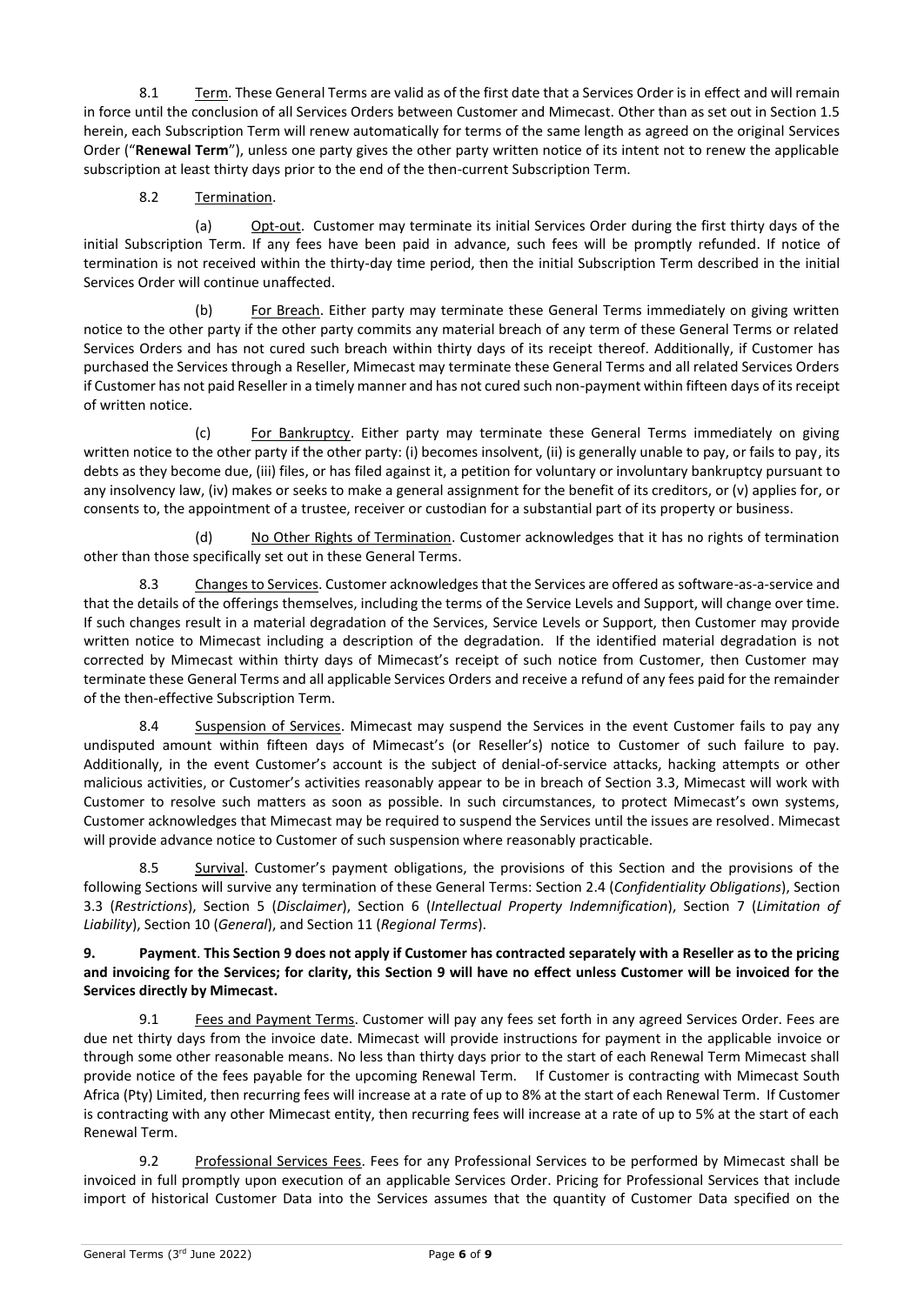applicable Services Order will be provided to Mimecast within twelve months of the parties' signatures on the applicable Services Order. Customer Data received for import after that twelve-month period will be subject to additional fees.

9.3 Disputed Invoices. If Customer disputes any portion of an invoice, then Customer will notify Mimecast in writing within fifteen days of receipt of the applicable invoice. Such notice will include a description of the basis for Customer's dispute. If only part of an invoice is disputed, then Customer will pay the undisputed amount as provided herein. The parties will work together in good faith to resolve any such dispute promptly.

9.4 Late Payment. Customer will be notified in the event payment has not been received in accordance with the terms of Section 9.1. If any undisputed amount due is not paid within fourteen days of such notice, then Mimecast may charge a late payment fee on any unpaid amount due at the rate of one percent (1%) per month or at the maximum rate permitted by law, whichever is lower, from the date such payment was due until the date such amount is paid. In the event any action is taken to pursue collection of any fees payable hereunder, Customer will reimburse Mimecast for Mimecast's costs associated with such collection, including reasonable legal fees.

9.5 Taxes. The fees and any other charges hereunder do not include any taxes, withholdings, levies or duties of any nature (including without limitation, local, state, provincial, federal, VAT or foreign taxes) that may be assessed at any time in connection with the Services during the term of these General Terms. Customer is responsible for paying any such taxes, excluding taxes based on Mimecast's net income. If applicable, Customer shall provide Mimecast with US sales and use tax exemption certificates in accordance with local laws and requirements.

## **10. General**

10.1 Transition from Reseller. If Customer wishes to transition from its then-current Reseller to a new authorized Mimecast reseller, Customer will notify Mimecast in writing. In that event, Customer agrees that the terms and conditions of these General Terms will continue to apply to Customer's use of the Services (in addition to the pricing and other terms provided by Customer's new Reseller). In the event Mimecast terminates its relationship with Customer's then-current Reseller, Mimecast will notify Customer in writing and will provide a description of the plan to maintain the Services through the end of the applicable Subscription Term. At the end of such term, Customer may continue to receive the Services through the authorized Reseller of its choice.

Force Majeure. With the exception of Customer's payment obligations hereunder, neither party will be liable for any delay in performance or failure to perform its obligations under these General Terms due to any cause or event outside its reasonable control including, acts of God, civil or military authority, acts of war, cyber warfare, accidents, third-party computer or communications failures, natural disasters or catastrophes, strikes or other work stoppages or any other cause beyond the reasonable control of the affected party.

10.3 Assignment. Customer may assign these General Terms in whole or in part to a successor in interest in the event of a sale or merger of Customer. Otherwise, Customer may not assign these General Terms or any Services Orders in whole or in part without Mimecast's prior written consent, which consent will not be unreasonably withheld. These General Terms will be binding upon the parties hereto and any authorized assigns.

10.4 Notices. Any communications in connection with these General Terms may be provided by email. Legal notices relating to these General Terms may be provided by email to the receiving party with read receipt enabled. If (i) no confirmation of receipt is received for such notice, or (ii) the notice concerns the commencement of legal proceedings, notice must be sent to the receiving party in writing at the address provided or at the registered address of the receiving party and. sent by major commercial delivery courier service or mailed in a manner that requires signature by the recipient.

10.5 Entire Agreement. Each party hereby acknowledges that: (i) no reliance is placed on any representation not provided in these General Terms; and (ii) agreement to these General Terms is not conditioned on any promise made by Mimecast to deliver any future deliverable such as a feature or functionality. The parties agree that these General Terms shall constitute the entire agreement between Customer and Mimecast with respect to the subject matter hereof and supersedes all prior or contemporaneous oral and written agreements, proposals, negotiations, representations, commitments and other communications between the parties, including fixed terms and conditions on any purchase order. All prior negotiations between the parties have been merged into these General Terms and there are no understandings, representations, or agreements, oral or written, express or implied, regarding the subject matter described herein other than those expressly set forth herein.

10.6 Modifications and Severability. Except as expressly provided herein, any modification to these General Terms must be made in writing and signed by an authorized representative of each party. Any purchase order or other terms provided by Customer will be accepted by Mimecast for invoicing purposes only and will not add to or vary these General Terms. The parties further acknowledge that no Reseller is entitled to modify these General Terms, including the Service Levels or Support or to otherwise make promises, representations, or warranties on behalf of Mimecast. If any provision of these General Terms is held to be unenforceable, such provision will be reformed to the extent necessary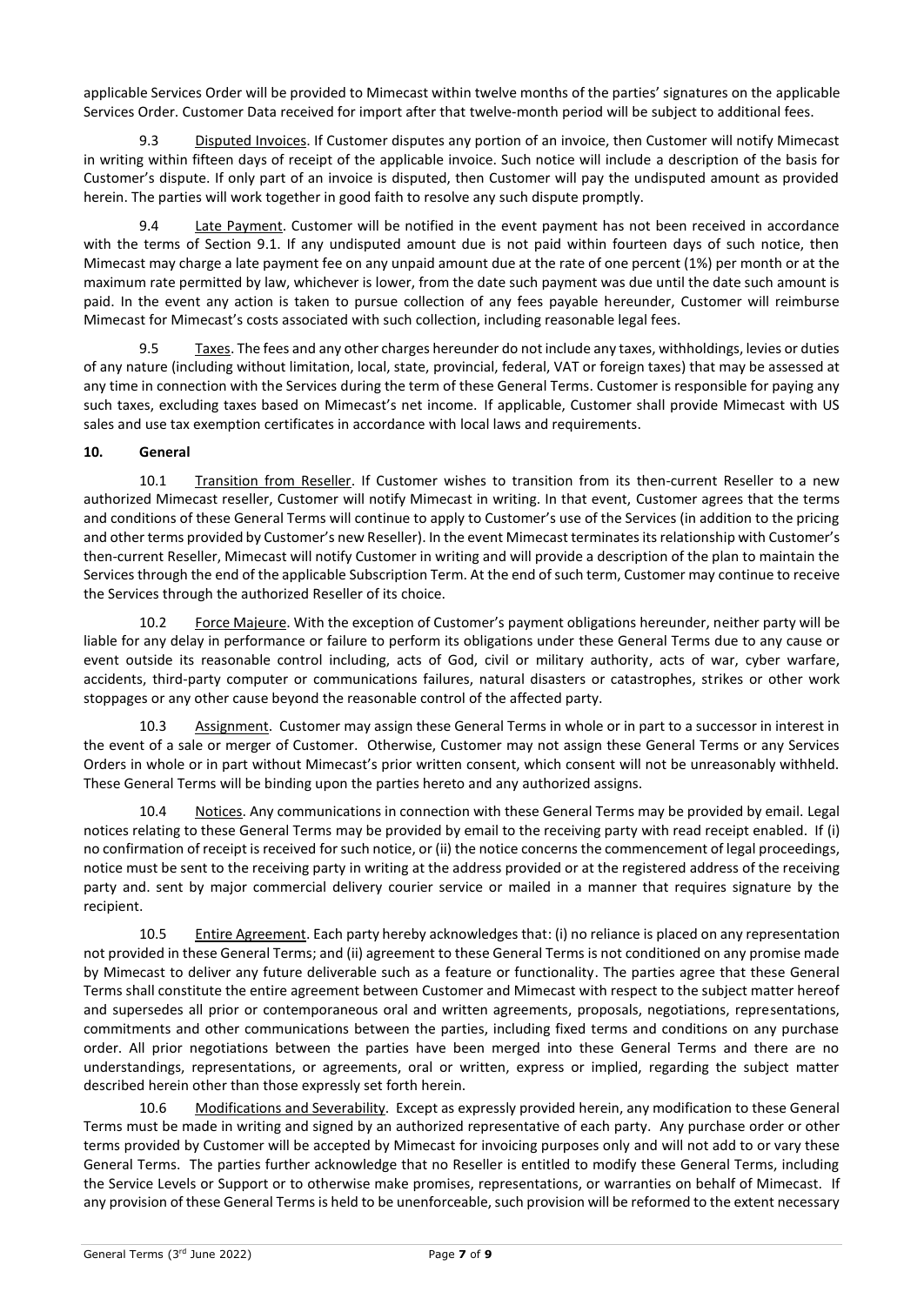to make it enforceable, and such holding will not impair the enforceability of the remaining provisions.

10.7 Waiver. The failure by a party to exercise any right hereunder or to insist upon or enforce strict performance of any provision of these General Terms will not waive such party's right to exercise that or any other right in the future.

10.8 No Third-Party Beneficiaries. These General Terms are entered into solely between, and may be enforced only by, Mimecast and Customer. These General Terms will not be deemed to create any third-party rights or obligations.

10.9 Independent Contractors. Each party to these General Terms will be acting as an independent contractor, and nothing herein will be construed to create a partnership, joint venture, or any type of agency relationship between Mimecast and Customer or any Permitted User.

10.10 Restrictions. Each party agrees to comply with all applicable laws and regulations with respect to the export and import of the Services, including, but not limited to the regulations of the United States Department of Commerce and the United States Export Administration Act. Customer hereby warrants that Customer will not procure or facilitate the use of the Services in any region that is the subject or target of any U.S. or other national government financial and economic sanctions or trade embargoes or otherwise identified on a list of prohibited, sanctioned, debarred, or denied parties, including those imposed, administered or enforced from time to time by the U.S. government through the Office of Foreign Assets Control ("OFAC") of the U.S. Department of Treasury, the Bureau of Industry and Security ("BIS") of the U.S. Department of Commerce, or the U.S. Department of State, the United Nationals Security Council, the European Union, or Her Majesty's Treasury of the United Kingdom (collectively, "Sanctions"), without having first obtained any required license or other government authorization or in any manner which would result in a violation of Sanctions by Customer or Mimecast.

#### **11. Regional Terms.**

11.1 **United States**. The following terms apply if the Mimecast entity on the applicable Services Order is Mimecast North America, Inc:

(a) Governing Law (USA). These General Terms and any disputes hereunder will be governed by the laws of the Commonwealth of Massachusetts, without regard to its conflict of law principles, and any litigation concerning these General Terms shall be submitted to and resolved by a court of competent jurisdiction in Boston, Massachusetts.

(b) Waiver of Jury Trial. Where applicable, each party hereby waives its respective rights to a jury trial of any claim or cause of action relating to or arising out of these General Terms. This waiver is intended to encompass any and all disputes that may be filed in any court and that relate to the subject matter of these General Terms, including contract claims, tort claims, breach of duty claims and all other common law and statutory claims. Each party further represents and warrants that it has consulted with legal counsel concerning this waiver and that it provides the waiver under this Section 11.1 (b) knowingly and voluntarily.

11.2 **United Kingdom**. The following terms apply if the Mimecast entity listed on the applicable Services Order is Mimecast Services Ltd:

(a) Governing Law (UK). These General Terms and any court proceedings shall be governed by the laws of England and Wales and held in England.

(b) Middle East Business. If Customer is located in any Middle East territory, in the event that the United Kingdom courts refuse jurisdiction, the parties agree that such dispute shall be subject to the exclusive jurisdiction of the court of the Dubai International Financial Centre, Dubai, UAE. Where such a dispute relates to a claim for a sum within the limits specified by the Dubai International Financial Centre Small Claims Tribunal, then the dispute may be referred to said tribunal. Customer understands and acknowledges that Mimecast provides Services in accordance with the laws of the Hosting Jurisdiction and does not warrant or represent compliance with any specific laws, regulations, statutes or guidelines, in any other jurisdiction regardless of where Customer is located, including without limitation, the CITC's Cloud Computing Regulatory Framework applicable in the Kingdom of Saudi Arabia

11.3 **South Africa**. The following terms apply if the Mimecast entity listed on the applicable Services Order is Mimecast South Africa (Pty) Ltd:

(a) Governing Law (RSA). These General Terms and any disputes hereunder will be governed by the laws of the Republic of South Africa, without regard to its conflict of law principles. The parties hereby consent and submit to the non-exclusive jurisdiction of the South Gauteng High Court, Johannesburg for the purpose of all or any legal proceedings arising from or concerning these General Terms.

11.4 **Australia.** The following terms apply if the Mimecast entity listed on the applicable Services Order is Mimecast Australia (Pty) Ltd: